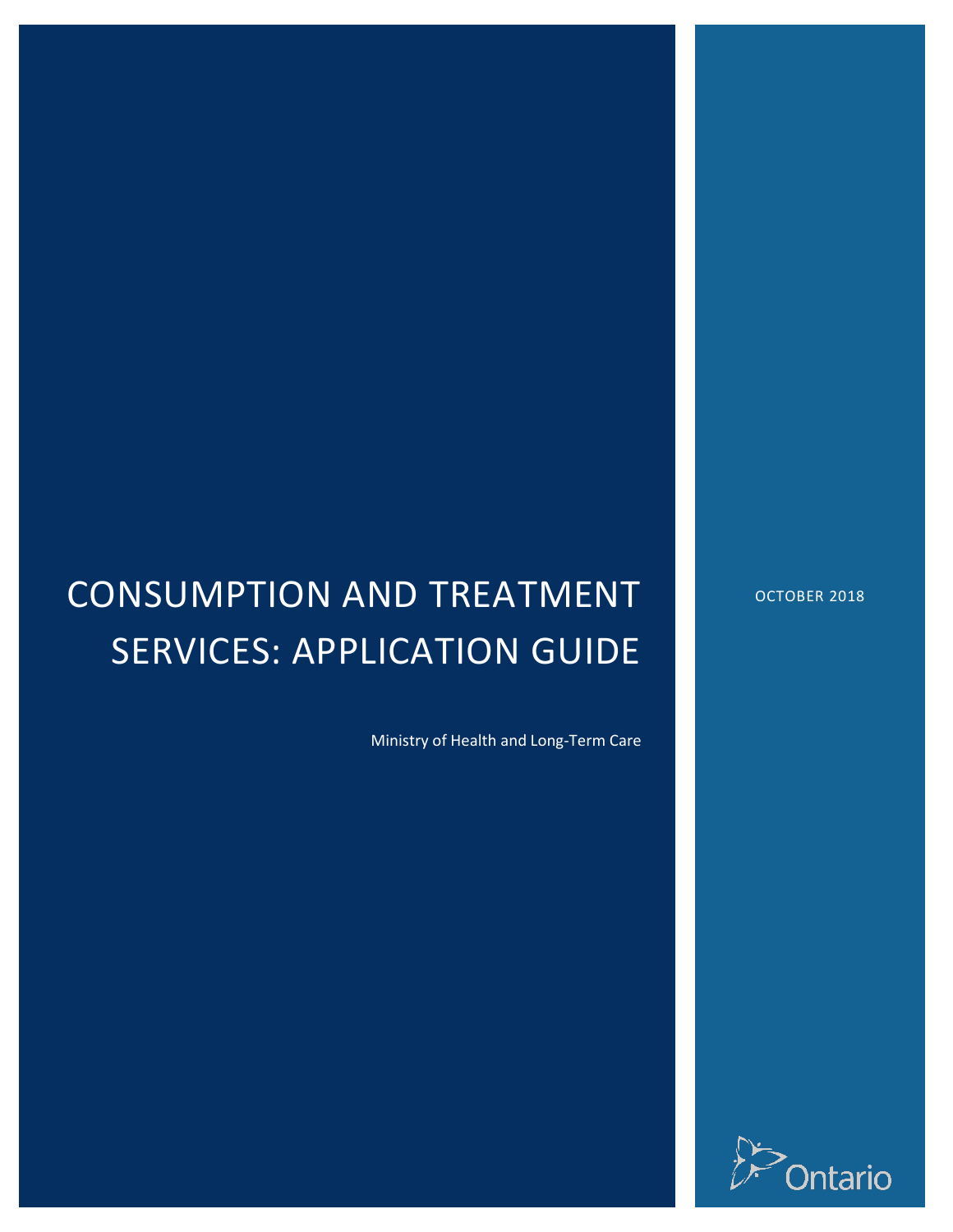The federal government (Health Canada) remains responsible for granting exemptions to Section 56.1 of the *Controlled Drugs and Substances Act* (CDSA) to operate Supervised Consumption Services (SCS). Ontario is augmenting Health Canada's SCS program to include requirements for treatment and support services (herein referred to as Consumption and Treatment Services [CTS]). In order to receive provincial funding for CTS, applicants must demonstrate their proposed service meets federal requirements, as well as additional requirements under Ontario's CTS program. The *Consumption and Treatment Services: Application Guide* provides guidance on the provincial CTS program requirements and the application process.

For information on [Health Canada's SCS program please visit their website.](https://www.canada.ca/en/health-canada/services/substance-use/supervised-consumption-sites.html)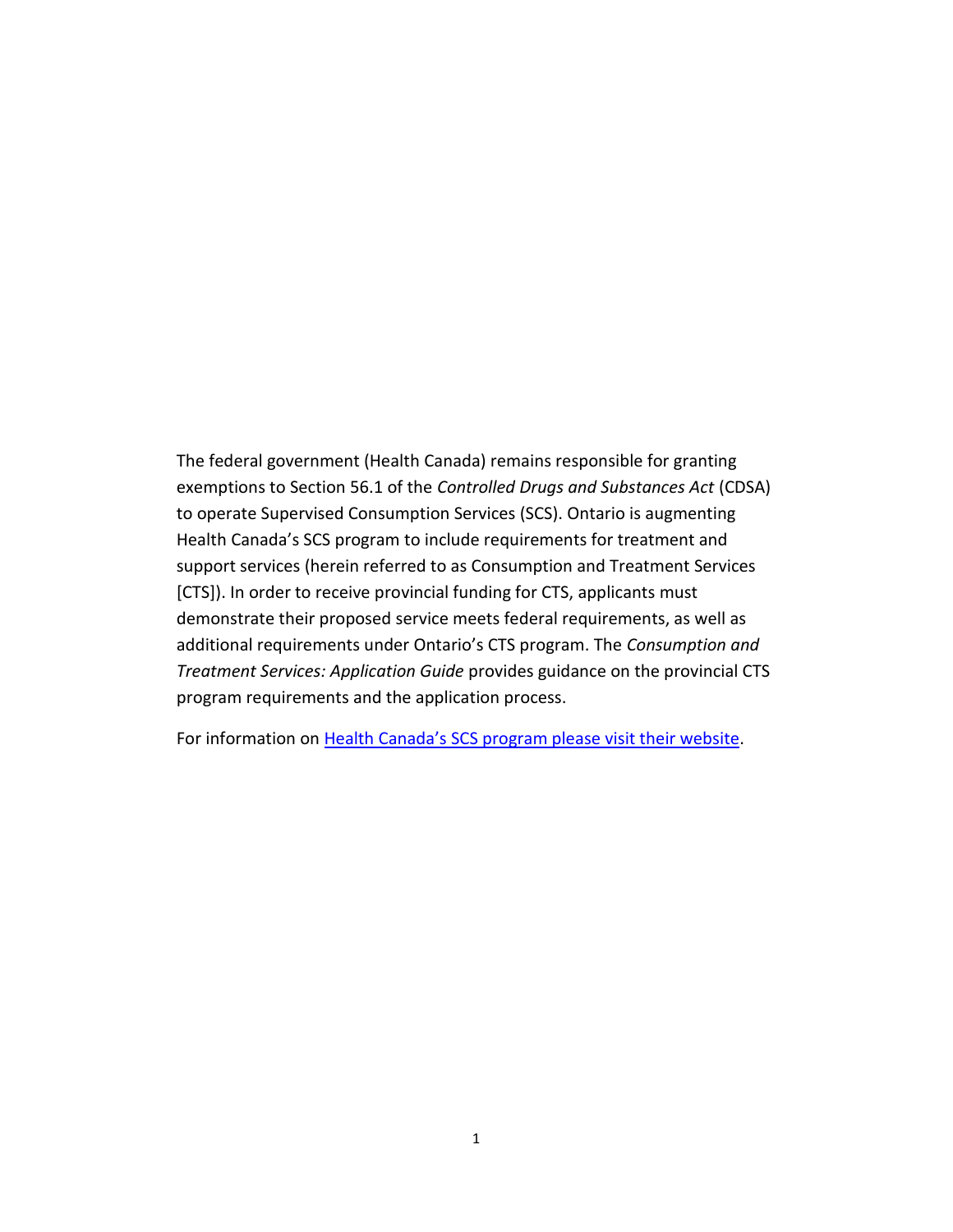## TABLE OF CONTENTS

| 1. |                                                                   |  |  |  |
|----|-------------------------------------------------------------------|--|--|--|
| 2. |                                                                   |  |  |  |
| 3. |                                                                   |  |  |  |
| 4. |                                                                   |  |  |  |
| 5. |                                                                   |  |  |  |
|    |                                                                   |  |  |  |
|    |                                                                   |  |  |  |
|    |                                                                   |  |  |  |
|    |                                                                   |  |  |  |
|    |                                                                   |  |  |  |
|    |                                                                   |  |  |  |
|    |                                                                   |  |  |  |
|    |                                                                   |  |  |  |
|    |                                                                   |  |  |  |
|    |                                                                   |  |  |  |
|    | Appendix A: Consumption and Treatment Service Design Standards 21 |  |  |  |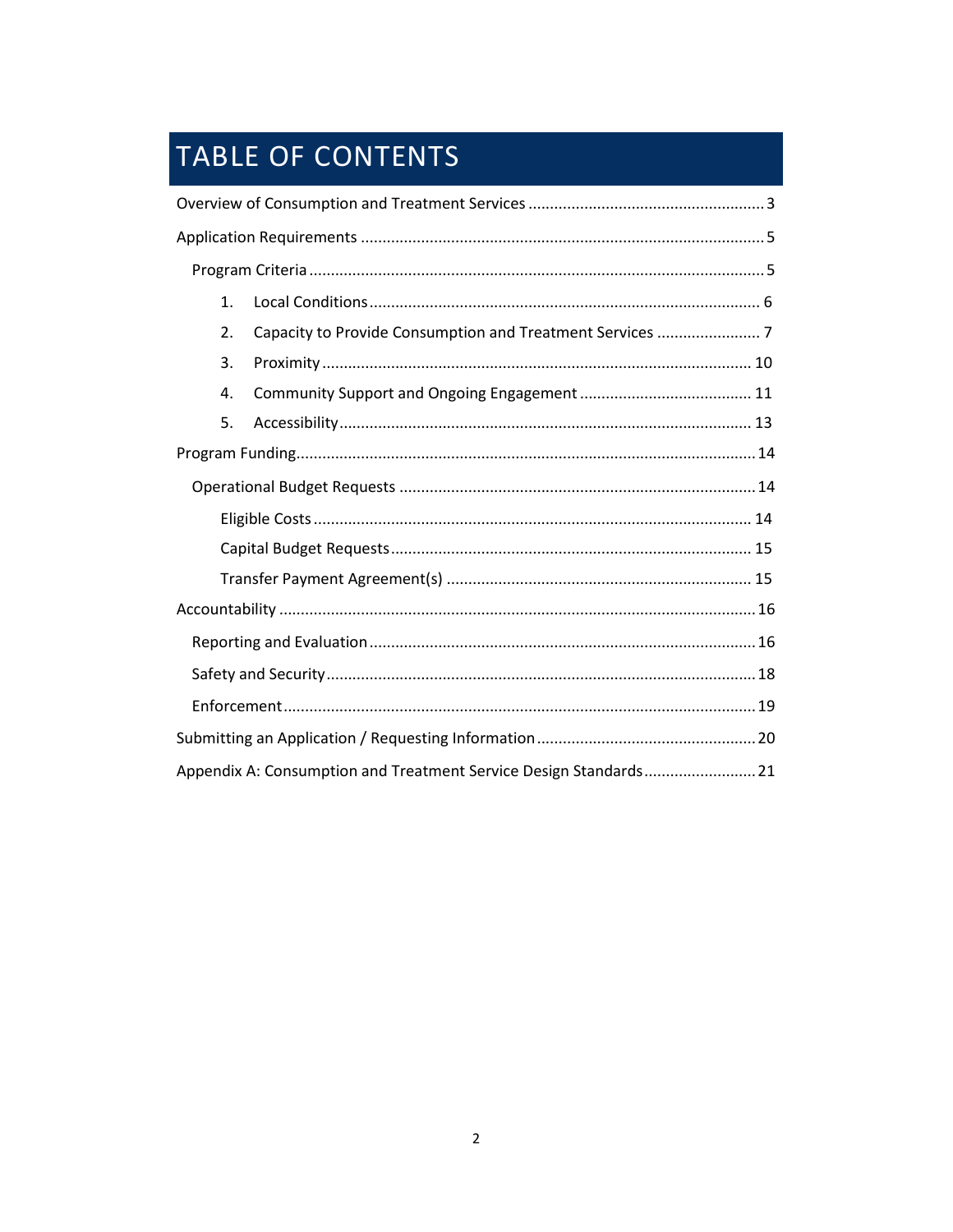## <span id="page-3-0"></span>OVERVIEW OF CONSUMPTION AND TREATMENT SERVICES

In October 2018, Ontario's Deputy Premier and Minister of Health and Long-Term Care announced a new program to help people who are struggling with addiction receive health care and other supports. Consumption and Treatment Services (CTS) will provide integrated, wrap-around services that connect clients who use drugs to primary care, treatment, and other health and social services. The new program will also include requirements to address community concerns, and ensure ongoing community engagement and liaison where CTS are established.

Consumption and Treatment Services will be located in communities in need based on ministry-defined criteria<sup>1</sup>. They will be established in Community Health Centres, Aboriginal Health Access Centres or similar incorporated<sup>2</sup> health care or community-based organizations that offer integrated, wraparound services.

Mandatory services include:

- Supervised consumption (injection, intranasal, oral) and overdose prevention services
- $\bullet$  Onsite or defined pathways<sup>3</sup> to addictions treatment services
- Onsite or defined pathways to wrap-around services including: primary care, mental health, housing and/or other social supports
- Harm reduction services:
	- o Education
	- o Distribution and disposal of harm reduction supplies
	- o Provision of naloxone and oxygen

 $<sup>1</sup>$  Includes opioid-related morbidity, mortality, and proxy measures for drug use.</sup>

<sup>&</sup>lt;sup>2</sup> Refers to a legal entity capable of entering into contracts.

<sup>&</sup>lt;sup>3</sup> Defined pathways are mechanisms to ensure clients access the intended service(s), which can be measured. They may vary by site and/or community. The services should be within proximity to the CTS (walking or transit distance).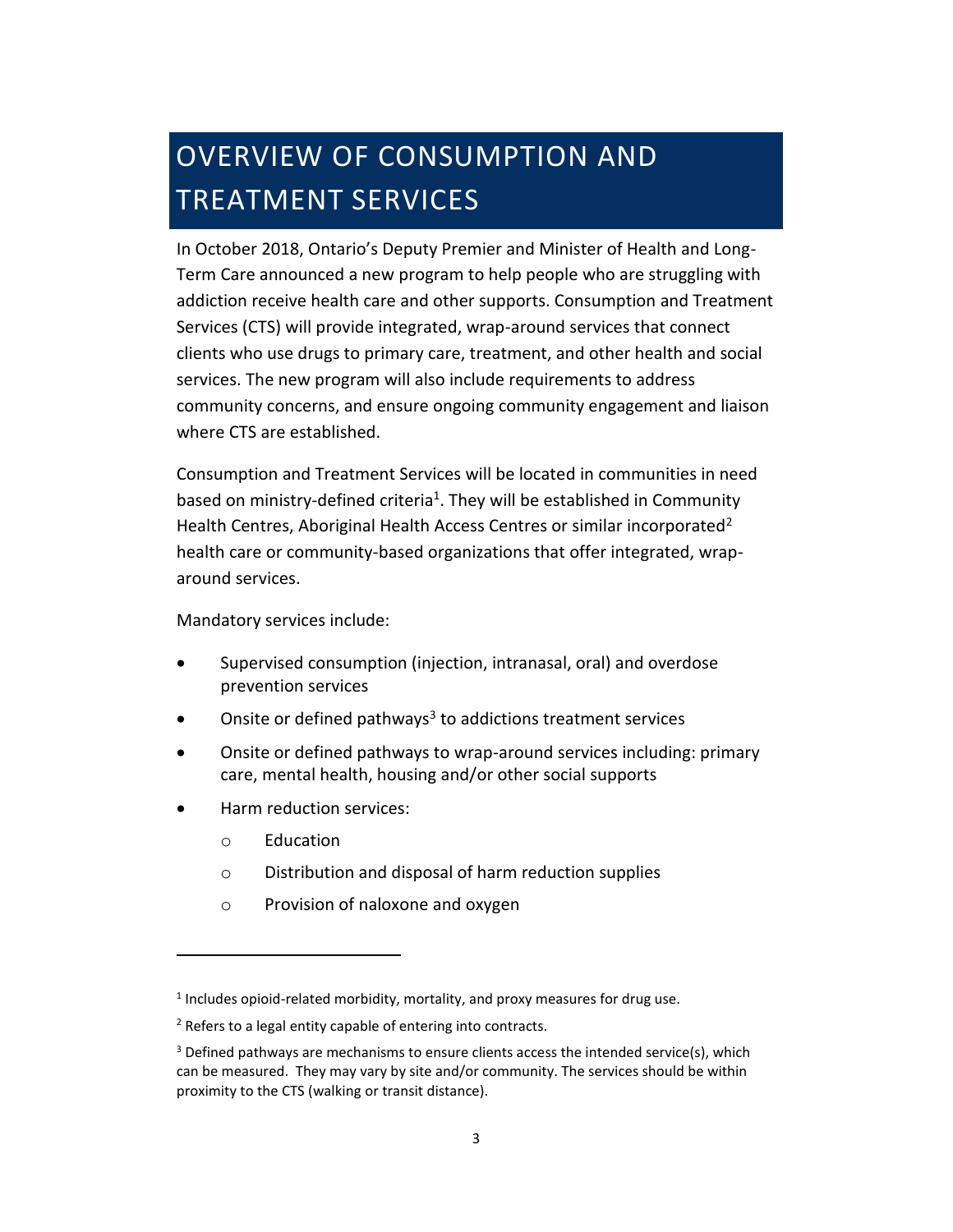Removal of inappropriately discarded harm reduction supplies (e.g. potentially contaminated needles and other drug use equipment) surrounding the CTS area

Based on the findings from the Minister's review of these services:

- CTS will not be concentrated in one area or neighbourhood, and proximity to child care centres, parks and/or schools (including postsecondary institutions) will be considered
- CTS operators will be required to support ongoing community engagement and liaison initiatives to address local community and neighbourhood concerns on an ongoing basis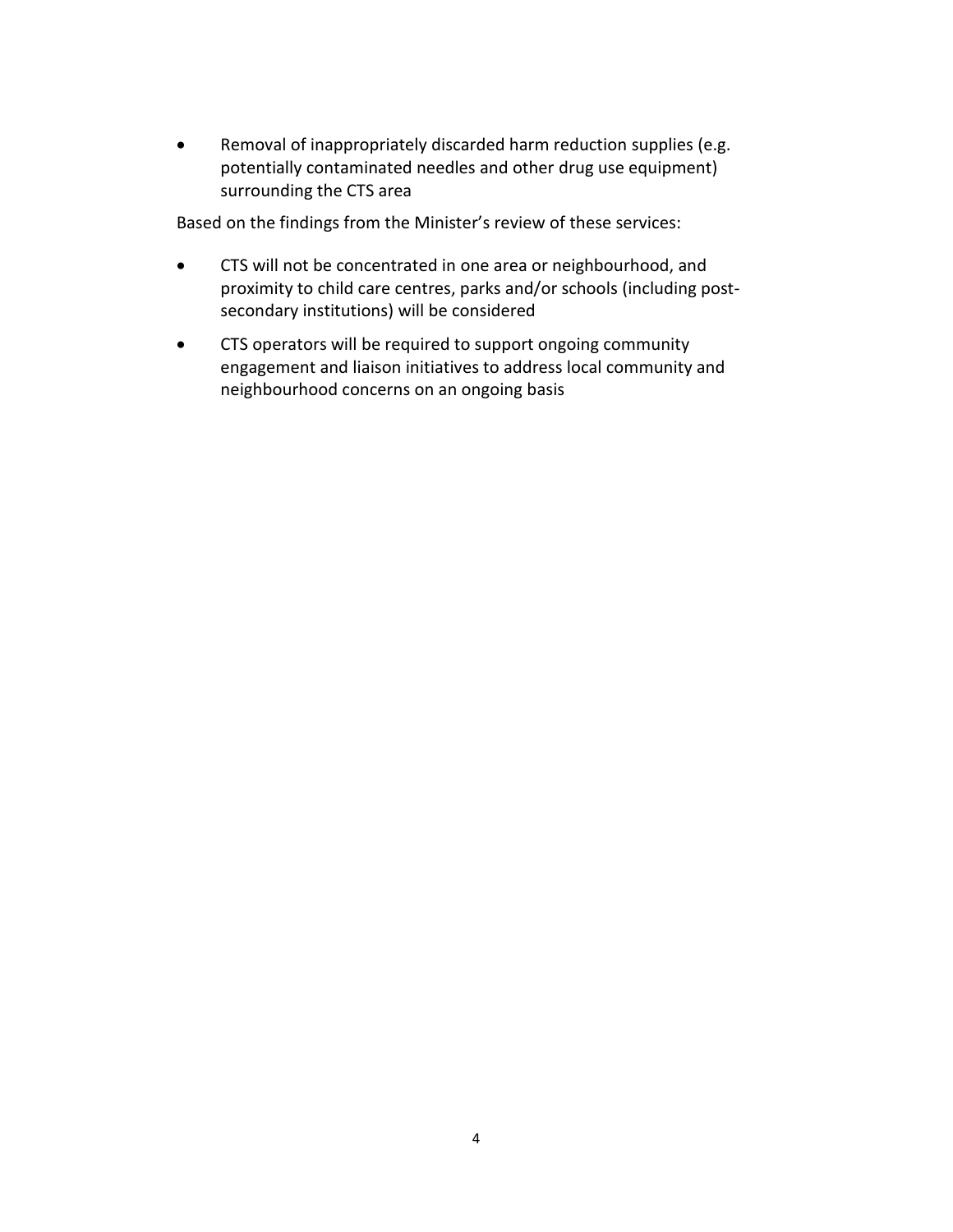## <span id="page-5-0"></span>APPLICATION REQUIREMENTS

All proposals for a Consumption and Treatment Service (CTS) that are received by the ministry will be reviewed to ensure that:

- Provincial program criteria are met; and
- Proposed costs are valid, reasonable, and within program funding levels based on proposed hours and service capacity.

Applicants which meet the provincial program criteria, and receive an exemption from Health Canada to establish a supervised consumption service (SCS), may be considered by the ministry for provincial CTS funding.

## <span id="page-5-1"></span>PROGRAM CRITERIA

CTS will be assessed based on the following program criteria:

| Local conditions                                                                                                        |
|-------------------------------------------------------------------------------------------------------------------------|
| Capacity (to provide treatment and consumption services)                                                                |
| Proximity (to similar services, and to child care centres, parks<br>and schools, including post-secondary institutions) |
| Community support and ongoing community engagement                                                                      |
| Accessibility                                                                                                           |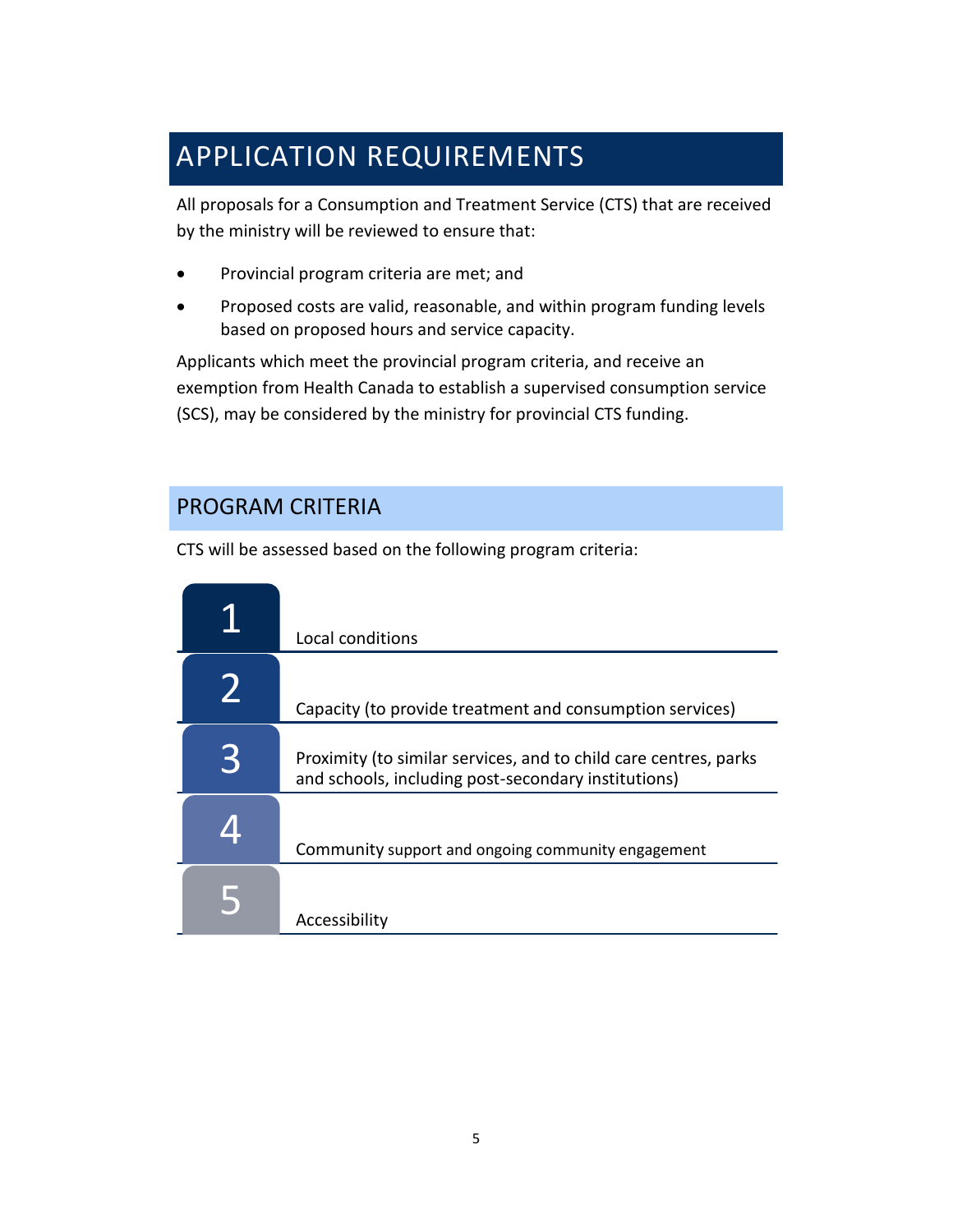## <span id="page-6-0"></span>**1. LOCAL CONDITIONS**

The ministry will identify communities demonstrating need for CTS based on the following:

- Mortality data:
	- o Number of opioid-related deaths (i.e. cases)
	- o Rate of opioid-related deaths
- Morbidity data:
	- o Rate of opioid-related emergency department visits
	- o Rate of opioid-related hospitalizations
- Proxy measures for drug use:
	- o Needle distribution
	- o Naloxone distribution and oxygen

CTS site selection will also need to consider the local context. Applicants should include, if applicable:

- $\Box$  Any local or neighborhood data to support the choice of the proposed CTS site
- $\Box$  A description of how the proposed service delivery model is best suited to local conditions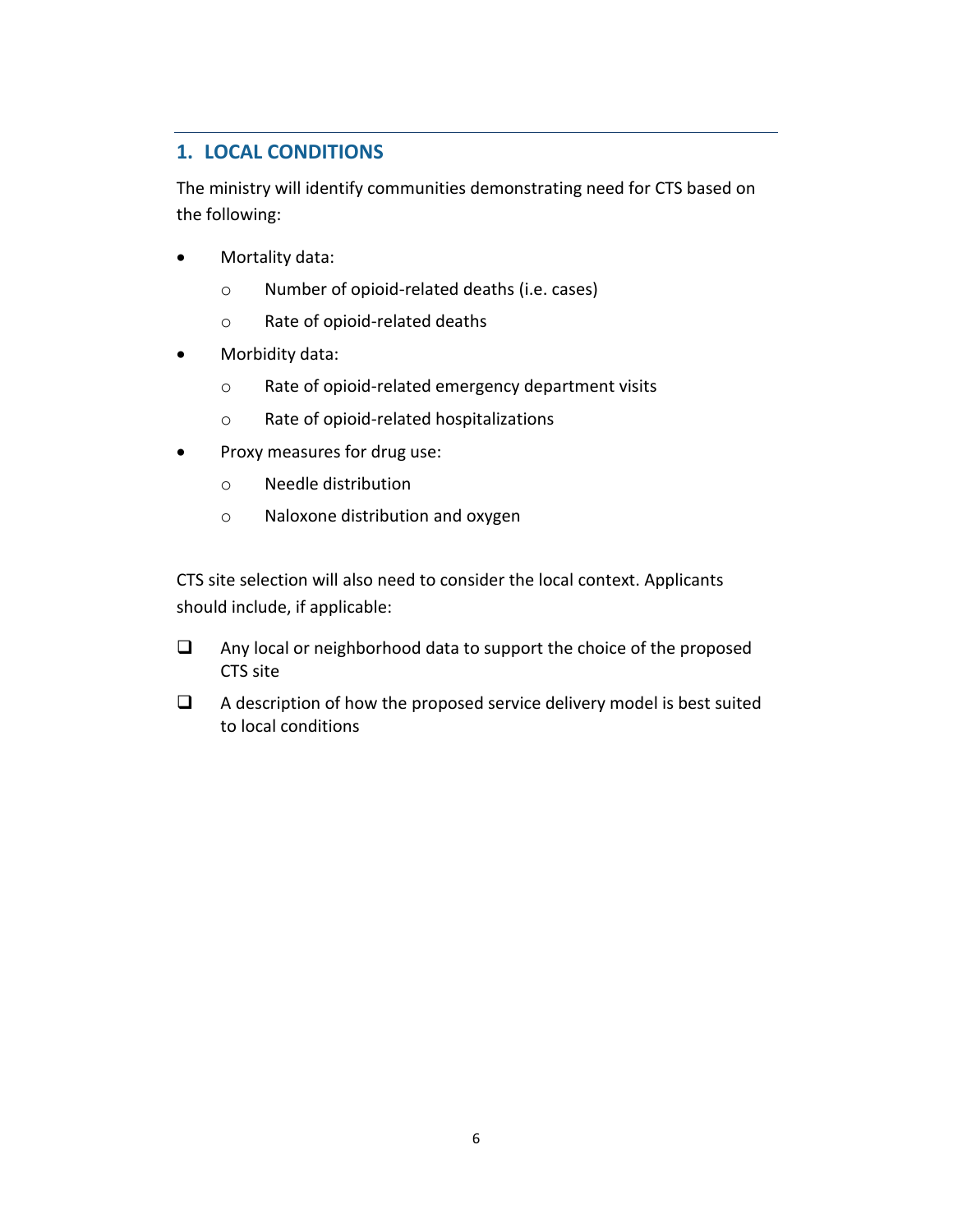## <span id="page-7-0"></span>**2. CAPACITY TO PROVIDE CONSUMPTION AND TREATMENT SERVICES**

Eligible applicants include Community Health Centres (CHC), Aboriginal Health Access Centres or similar incorporated health care or community based organizations that can offer the full range of mandatory services. Preference will be given to organizations that currently offer, or have the capacity to offer in partnership, onsite access to services.

 $\Box$  The applicant must either be the proprietor of the site or submit a letter of permission from the proprietor with the application.

#### **2.1 INTEGRATED, WRAP-AROUND, MANDATORY SERVICES**

The applicant must demonstrate an ability to provide the following services:

- $\Box$  Supervised consumption (injection, intranasal, oral<sup>4</sup>) and overdose prevention services
- $\Box$  Onsite or defined pathways to:
	- o Addictions treatment services
	- o Mental health services
	- o Primary care services
	- o Social services (e.g. housing, food, employment, other)
- $\Box$  Harm reduction services:

- o Education (on harm reduction , safe drug use practices, safe disposal of equipment)
- o First aid/wound care
- o Distribution and disposal of harm reduction supplies
- o Provision of naloxone and oxygen
- $\Box$  Removal of inappropriately discarded harm reduction supplies (e.g. potentially contaminated needles and other drug use equipment) surrounding the CTS area using appropriate equipment (i.e. needleresistant safety gloves)

<sup>&</sup>lt;sup>4</sup> The CTS program does not include supervised inhalation services.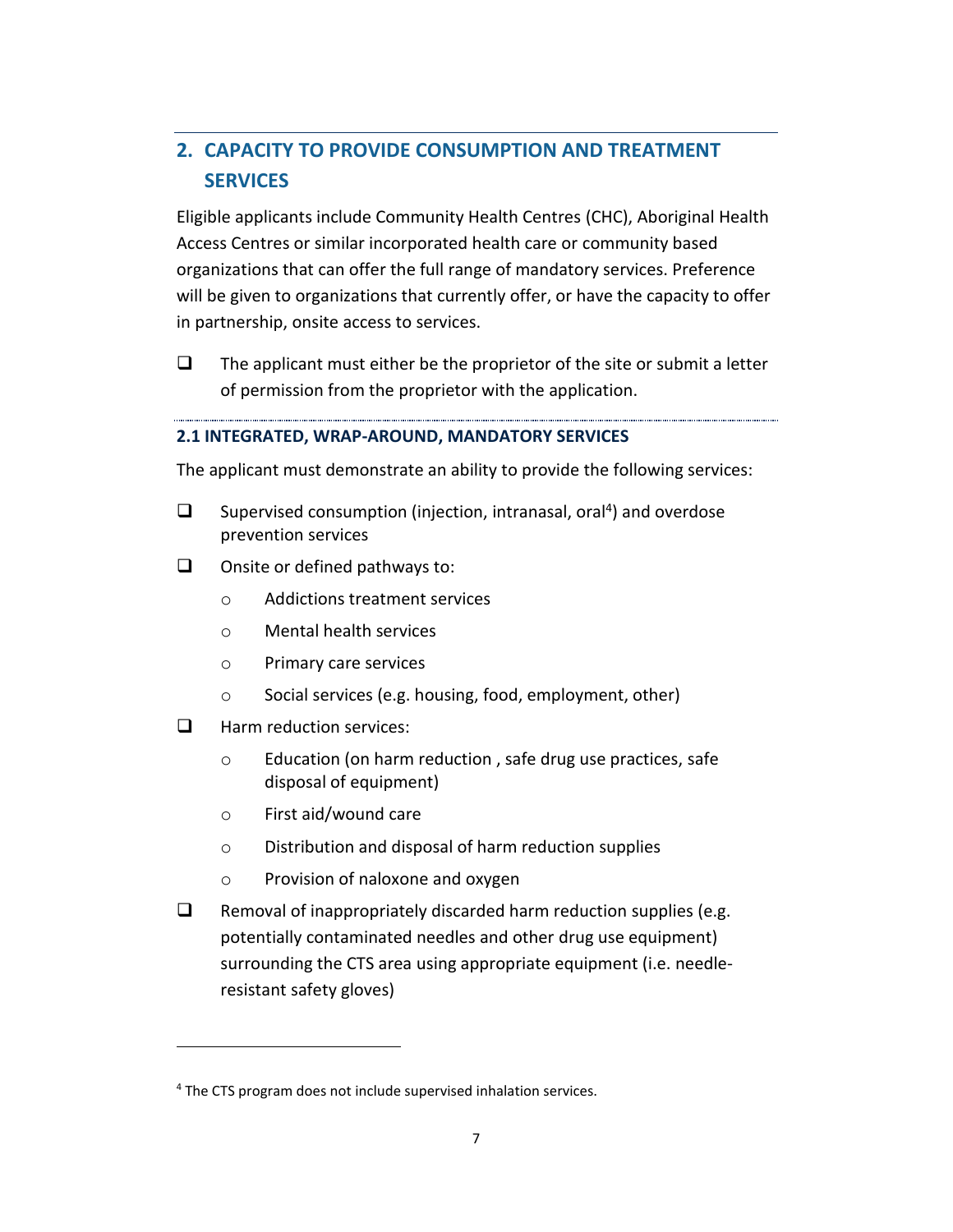### $\Box$  Public education

The applicant should include:

- The types of services (e.g. what types of addictions treatment services will be offered) and how each will be delivered;
- Which services will be offered onsite, or define the pathways to the services; and
- Wait times for services.

Applicants may provide additional optional services based on capacity and local conditions. These should be described in the application. Please note optional services may require approval from Health Canada and/or the ministry based on the type of service.

### **2.2 SERVICE DELIVERY MODEL**

Preference will be given to sites that offer consistent hours of operation, seven (7) days per week. Proposed hours should be based on local context and consultation with community stakeholders, local community groups, and persons with lived experience.

- $\Box$  Applicants will identify the hours of operation
- $\Box$  Applicants will identify the site's capacity (e.g. number of consumption booths)

Applicants should also submit a proposed staffing model to demonstrate how the CTS meets operational and program requirements:

- $\Box$  A designated health professional must be present at all times
- $\Box$  The staffing model must include peers / persons with lived experience
- $\Box$  The applicant has the capacity within the proposed staffing model to:
	- o Provide immediate overdose response
	- o Prevent and manage security incidents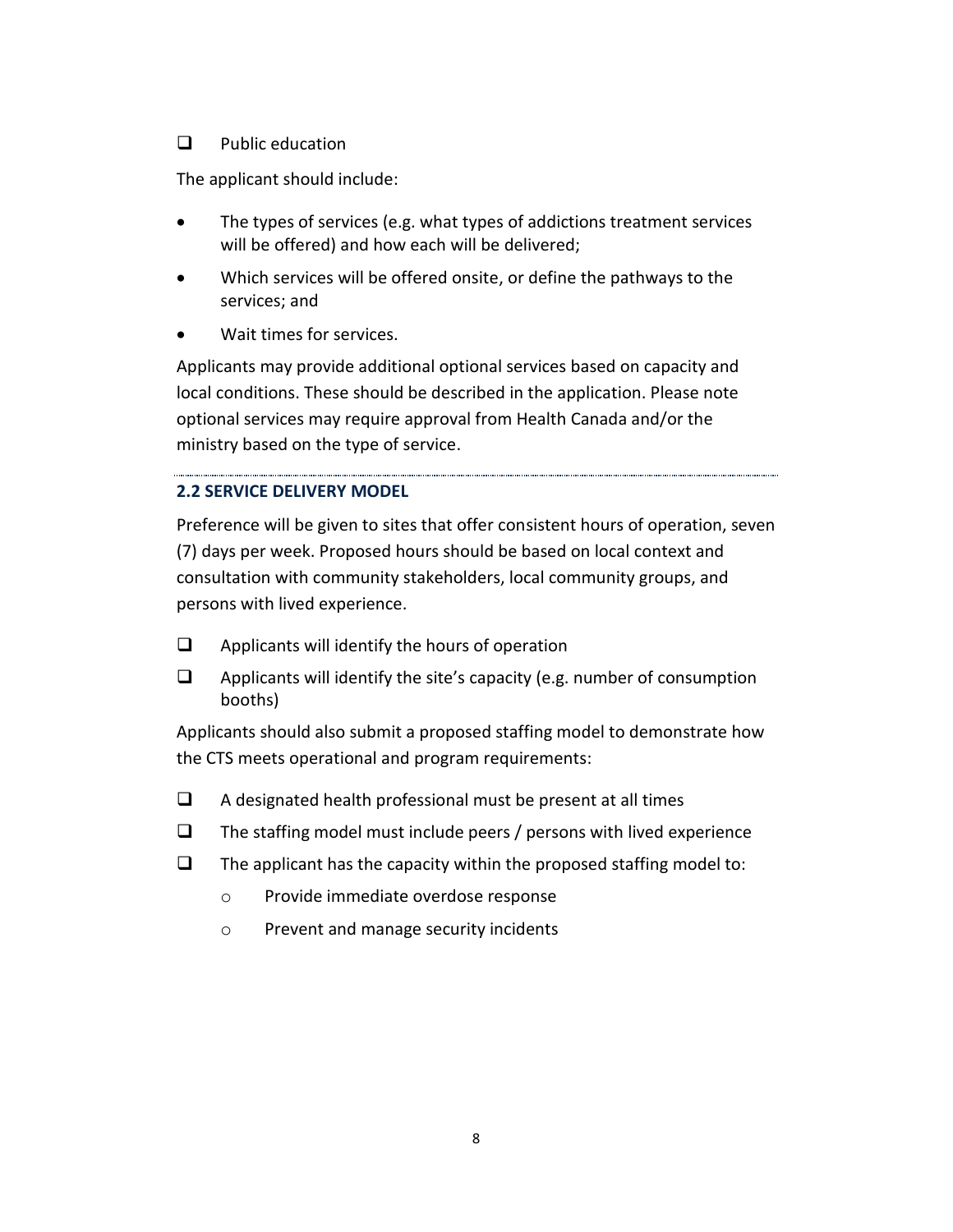#### **2.3 SITE REQUIREMENTS**

Applicants must meet minimum site requirements:

- $\Box$  Provide a floor plan indicating where:
	- o Service intake, consumption, and post-consumption care (i.e. aftercare room) will be located
	- o Other mandatory services will occur
	- o Hand hygiene sink and foot wash station will be located
	- o Accessible washrooms will be located
- $\Box$  Verify the facility meets municipal bylaws and provincial regulations for accessibility
- $\Box$  Verify the site meets ministry design standards for a consumption service (see Appendix A)
- $\Box$  Verify physical safety and security measures are in place to ensure client, staff and community safety including:
	- o Provincial and municipal safety requirements
	- o Fire safety plan
	- o Security plan
	- o Paramedics and other first responders have access to the consumption and post-consumption (i.e. aftercare) rooms.
	- o Occupational health and safety requirements
	- o Infection prevention and control requirements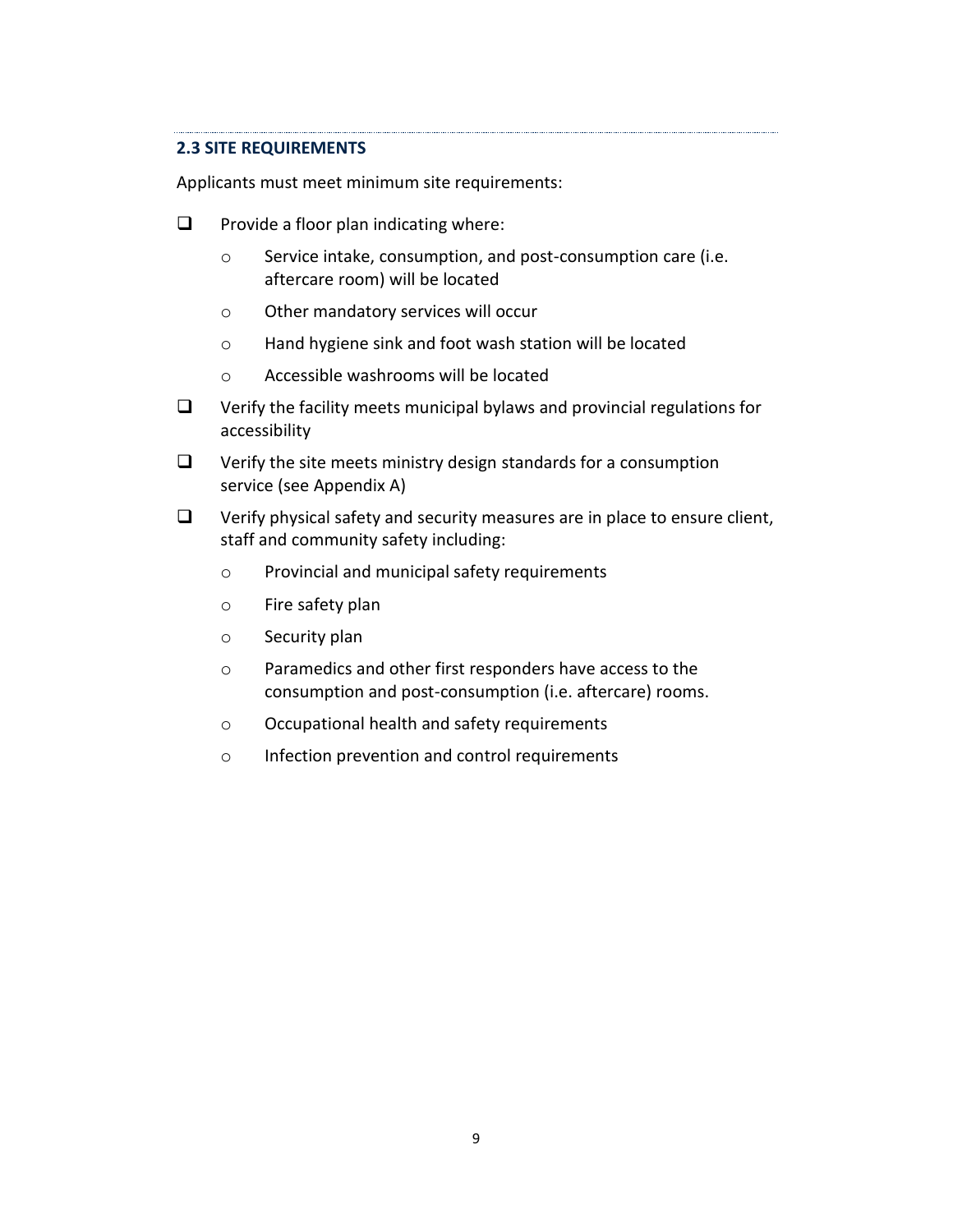### <span id="page-10-0"></span>**3. PROXIMITY**

#### **3.1 PROXIMITY TO SIMILAR SERVICES**

The ministry will assess each applicant's proximity to other Consumption and Treatment Services or similar services:

 $\Box$  Applicants should outline the site's distance, in metres or kilometres, from their site to other local CTS (or similar services). CTS should be located at least 600m (i.e. two large city blocks) from each other.

#### **3.2 PROXIMITY TO PARKS, SCHOOLS AND CHILD CARE CENTRES**

The ministry will also assess the applicant's proximity to licensed child care centers, parks, and schools (including post-secondary institutions):

- $\Box$  Applicants should outline the site's distance, in metres or kilometres, to the closest licensed child care centre, park and schools
	- o If the proposed site is within close proximity (e.g. 100m 200m) to any of these, the applicant must specify how community concerns will be addressed through community consultation, and through ongoing community engagement.
- $\Box$  Applicants will require evidence of support by local stakeholders, including residents.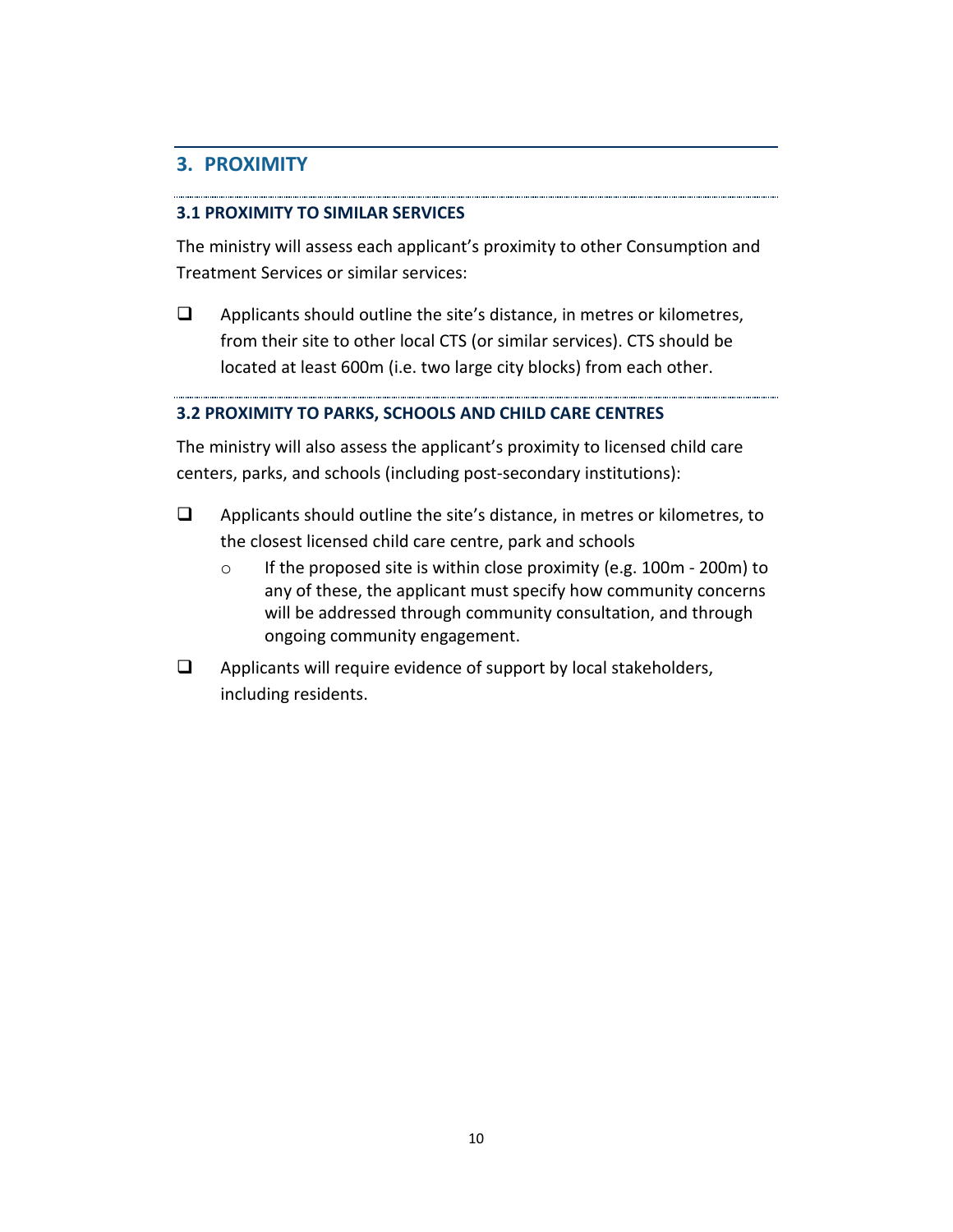## <span id="page-11-0"></span>**4. COMMUNITY SUPPORT AND ONGOING ENGAGEMENT**

Community consultation is a requirement of the federal CDSA exemption application and does not have to be carried out separately for the Ontario program application, provided the consultation meets provincial requirements.

The consultation should allow the ministry to understand the efforts that have been taken to engage with stakeholders to inform them of the potential CTS, and to learn about potential impacts to people who use drugs and the local community, and how those can be mitigated.

The application must include a description of consultation activities that were undertaken for the proposed CTS site. Results from the consultations, including all feedback and comments that were received, should be provided in a summary report. Examples of consultation tools include, but are not limited to:

- Door-to-door or other canvassing (e.g. flyers)
- General email account (to receive feedback and respond to inquiries)
- Information meetings / open houses
- **•** Presenting at community associations or other meetings
- Survey
- Website, including opportunities for individuals to submit feedback

At a minimum, the following stakeholders should be consulted on the CTS:

- Health and social service stakeholders (i.e. addictions treatment, mental health, housing)
- Local businesses and/or business associations;
- Local citizens and/or community groups;
- Local municipality;
- Police and other emergency services;
- Public health (local board of health); and
- Persons with lived experience.

Applicants may include additional stakeholders in their consultation process.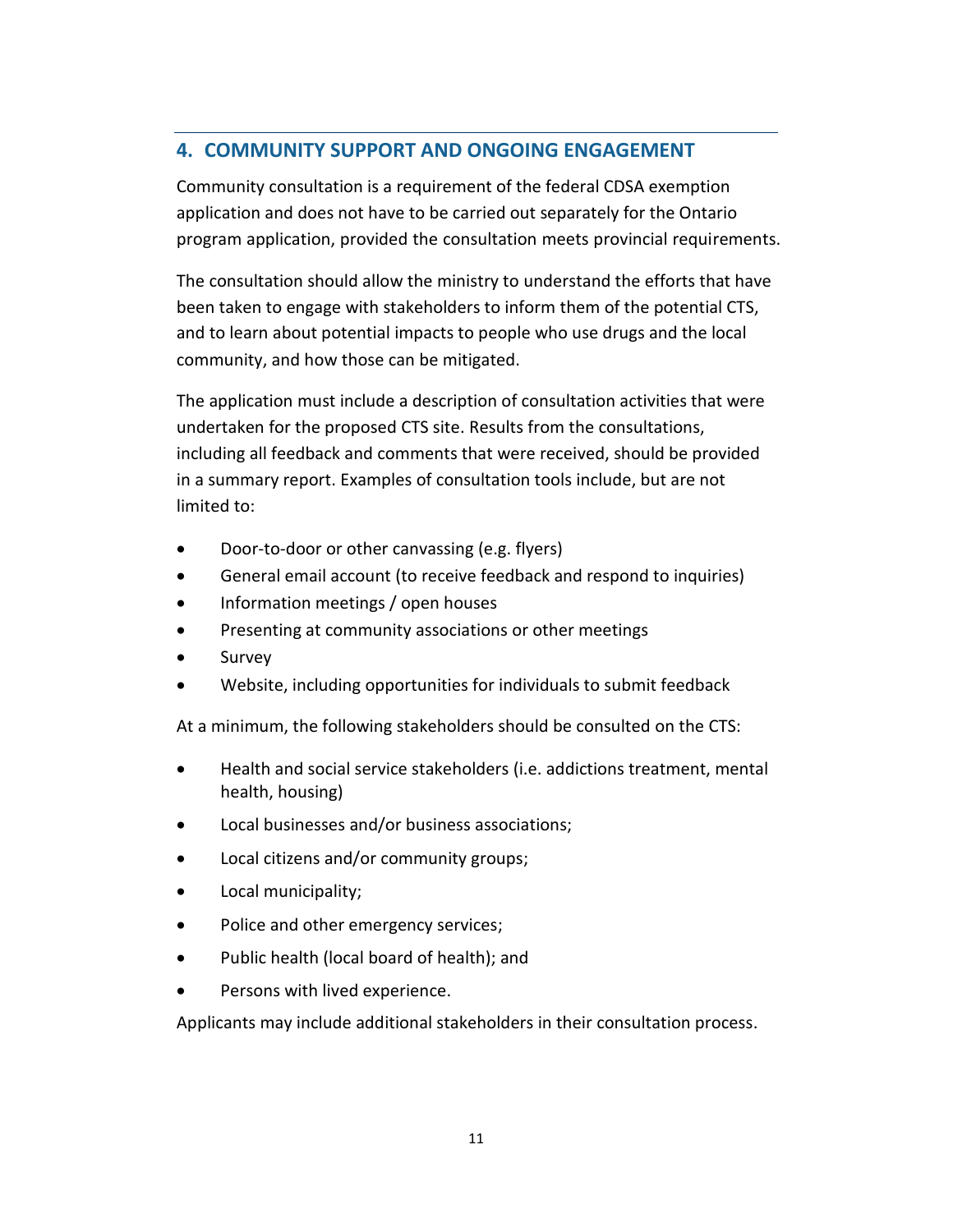As part of their application, applicants:

- Must submit a **consultation report** that provides:
	- o Who was consulted;
	- o A summary of feedback from each stakeholder group;
	- o Concerns raised by stakeholder groups, if any; and,
	- o How concerns will be addressed.
- $\Box$  Must obtain and submit local municipal council support (i.e. council resolution) endorsing the CTS
- $\Box$  Should submit other evidence of support for the CTS. This can include, but is not limited to:
	- o Letters of support from partnering organizations, local businesses and/or other stakeholders
	- o Board of health resolution
- Applicants must also submit **a community engagement and liaison plan** which outlines how the community will be engaged on an ongoing basis. The plan may include:
	- $\circ$  Follow-up(s) after initial consultations
	- o Public education about CTS
	- o Engagement mechanisms to identify and address community concerns on an ongoing basis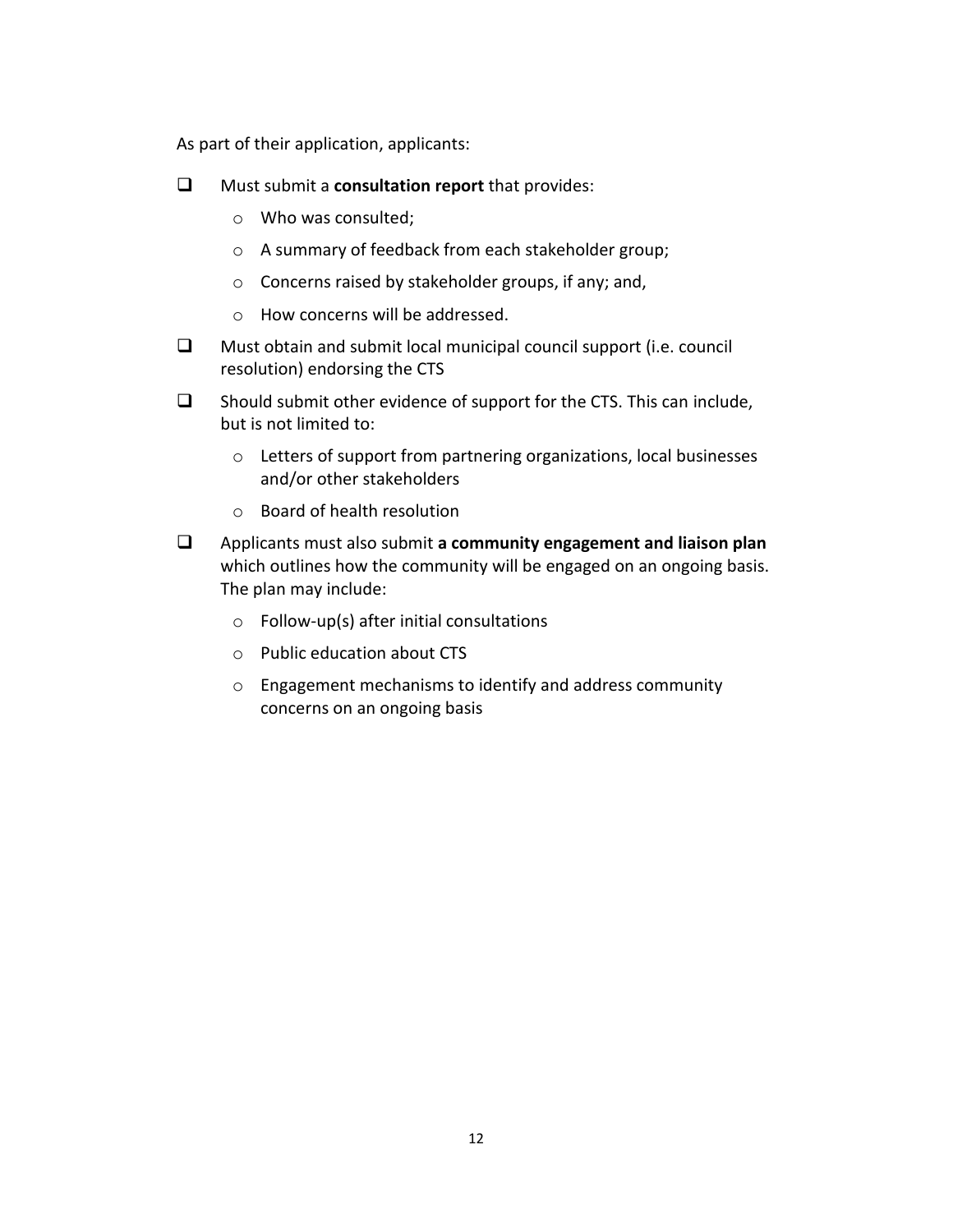### <span id="page-13-0"></span>**5. ACCESSIBILITY**

#### **5.1 FULLY ACCESSIBLE**

- Applicants must verify the CTS is compliant with the *Accessibility for Ontarians with Disabilities Act*.
- $\Box$  Applicants must also demonstrate how the services offered are culturally, demographically, and gender appropriate.
- $\Box$  Applicants must also demonstrate how the CTS is:
	- o Strategically located (i.e. walking distance from where open drug use is known to occur);
	- o Easily accessible by public transit.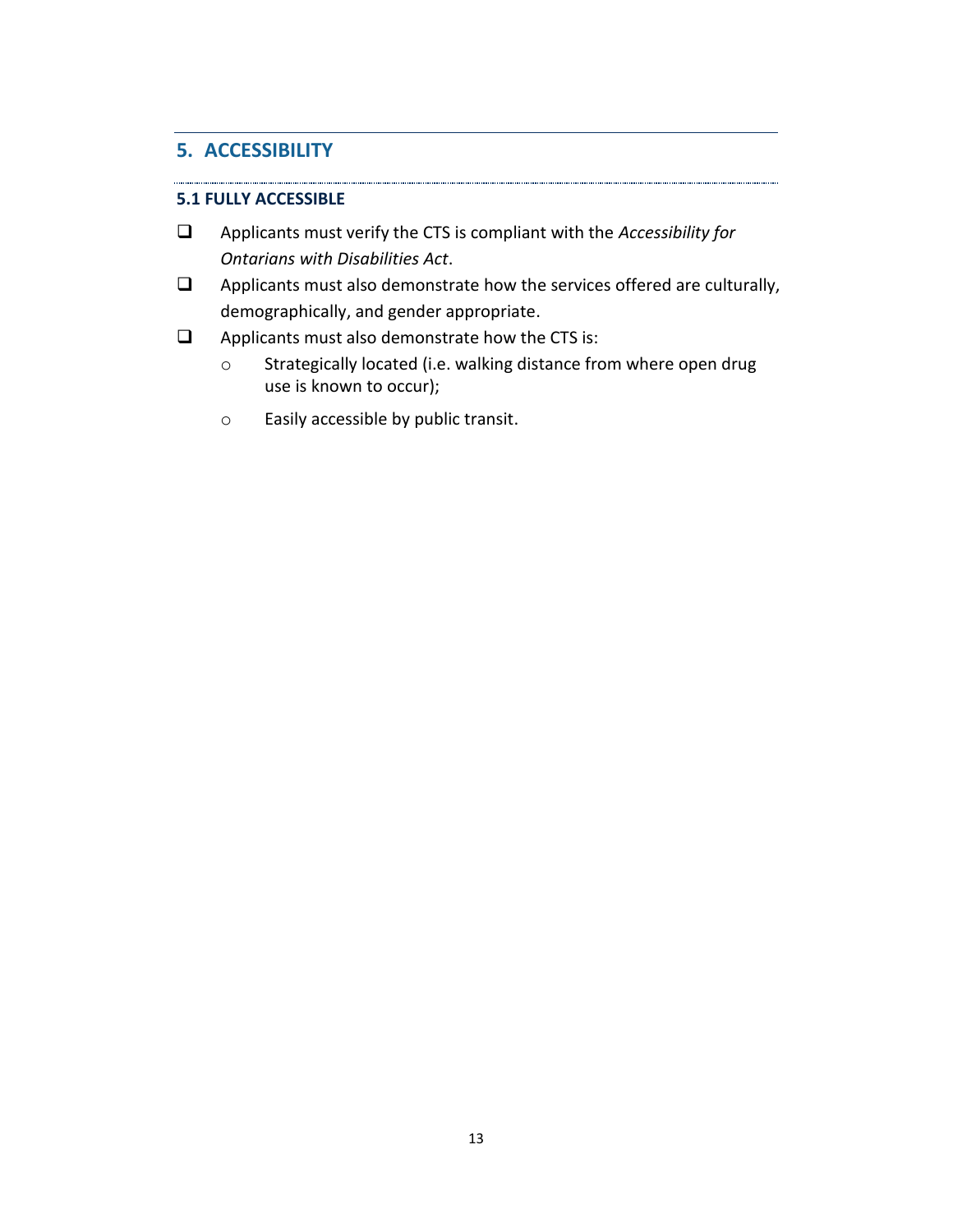## <span id="page-14-0"></span>PROGRAM FUNDING

## <span id="page-14-1"></span>OPERATIONAL BUDGET REQUESTS

Applicants must submit a budget which provides a breakdown of all the operational costs, including a brief description and rationale for the quantity and cost for each item requested (e.g. how the item would be used, by whom, and an explanation in the rare case where existing staffing or equipment cannot be leveraged).<sup>5</sup>

## <span id="page-14-2"></span>**ELIGIBLE COSTS**

Only Full-Time Equivalent employees (FTEs) and supplies directly associated with the consumption service, post consumption space, referrals, and/or addressing community concerns will be eligible for funding. The program funding will not cover direct costs of wrap-around services.

Operational cost items can include:

Salaries and benefits;

- Supplies and services; and
- Program, administrative, phone and IT expenses.
	- o The program will fund up to a maximum of 10% of total operating budget for administrative and IT expenses<sup>6</sup>.

Operating costs will be assessed against comparative provincial services of similar size and scale.

Once the Minister has approved final operational costs, an official funding letter will be issued.

Funding must not be used for physician funding to deliver clinical services.

 $5$  A budget template can be provided by the ministry upon request.

<sup>&</sup>lt;sup>6</sup> Admissible administrative expenses include: audit, accounting and payroll cost. Costs associated with job postings and staffing recruitment for CTS, travel, and conferences are not covered. IT equipment is considered an operational expense; however, furniture expenses are considered a capital expenditure.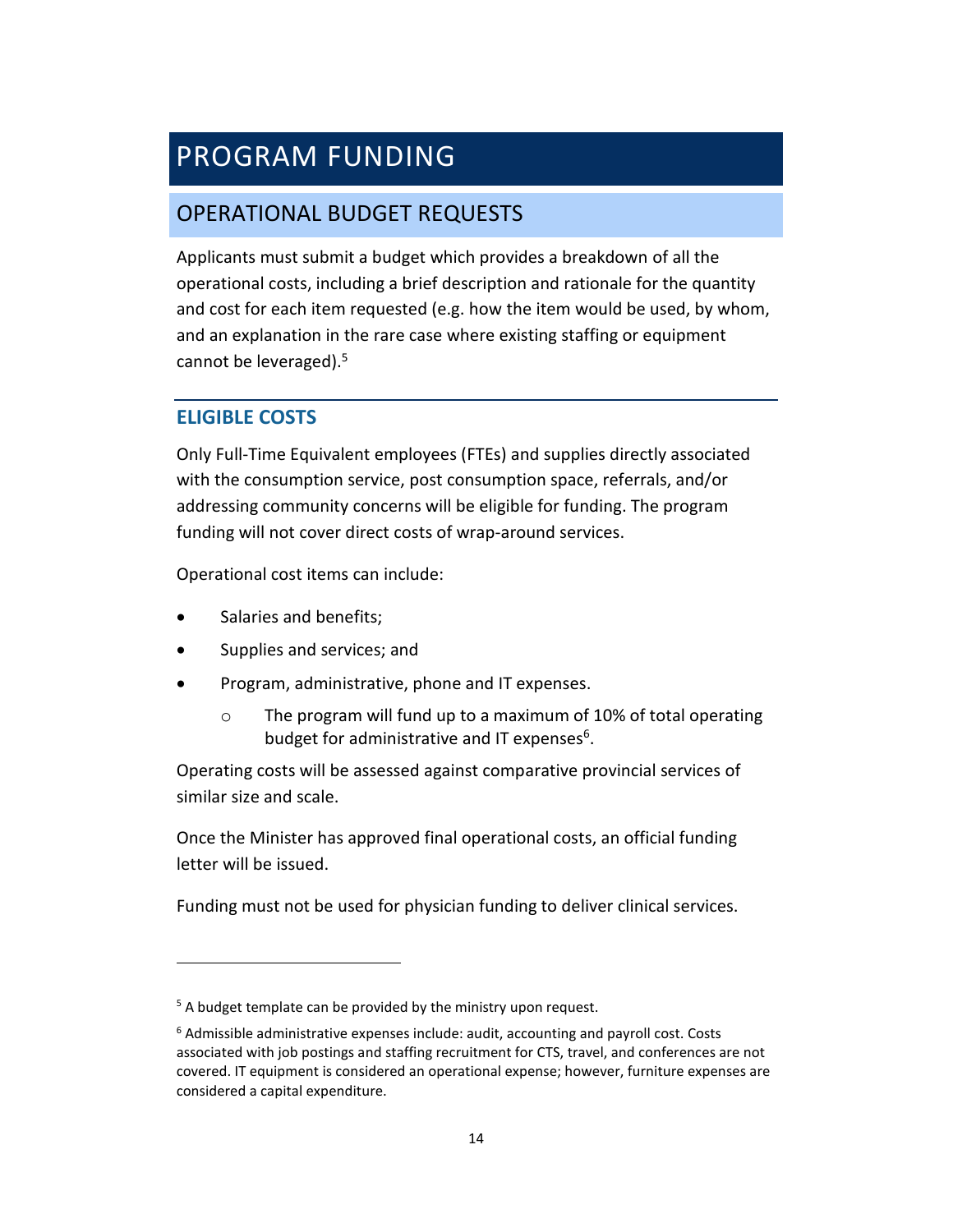## <span id="page-15-0"></span>**CAPITAL BUDGET REQUESTS**

Applicants with one-time funding requests for capital infrastructure, renovations, and retrofits of facilities to plan, establish and operate CTS must indicate the need for capital funding in their application.

The ministry will work with applicants to determine capital funding requirements immediately following a notification of the Minister's approval of a site. The ministry will provide an overview of the capital funding process, the application form, and the ministry's funding guide.

Applicants are encouraged to contact the Ministry's Addiction and Substances Policy and Programs Unit (see Submitting an Application/Requesting Information Section) early on in the planning process to discuss capital funding requests.

## <span id="page-15-1"></span>**TRANSFER PAYMENT AGREEMENT(S)**

All applicants approved for provincial funding must agree to and sign a transfer payment agreement with the MOHLTC prior to receiving any funds. Agreements will outline the roles and responsibility of each party and the accountability and reporting requirements which the CTS provider must adhere to, including financial reporting and reporting on program indicators and outcomes.

All providers will be required to provide quarterly financial reports and annual audited financial statements to the MOHLTC. All providers will also be required to submit monthly and annual program reports (see Monitoring, Reporting and Evaluation Section).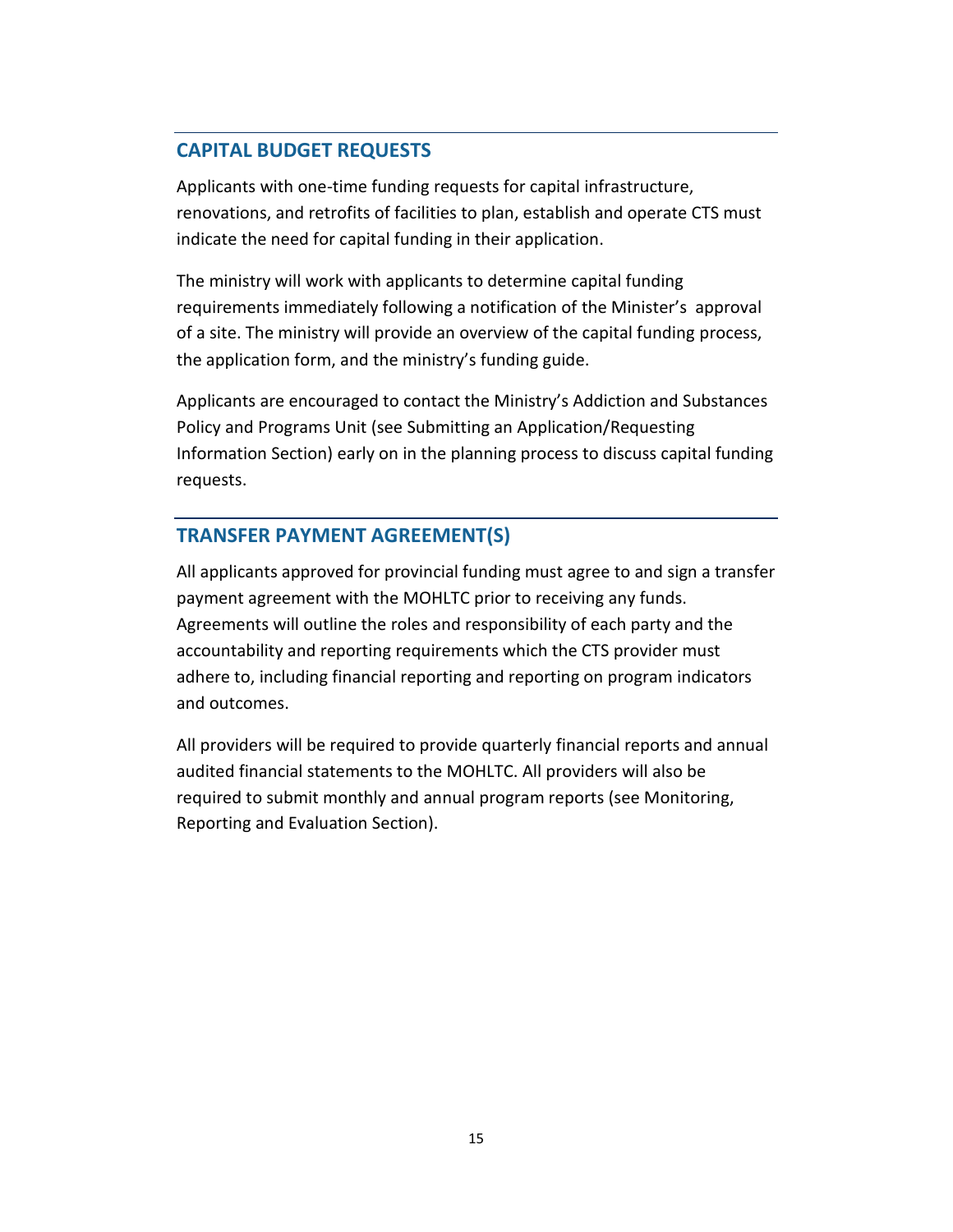## <span id="page-16-0"></span>ACCOUNTABILITY

## <span id="page-16-1"></span>REPORTING AND EVALUATION

As part of the monitoring and reporting requirements, CTS will be required to report on the following indicators on a monthly basis:

### **Site data:**

 $\circ$  # of visits and # of unique clients (i.e. individuals)

#### **Provision of wrap-around services and treatment uptake:**

#### Access/Uptake

- $\circ$  # of clients initiating onsite addictions treatment services<sup>7</sup>:
	- **Dianumal and System System** (e.g. methadone, suboxone)
	- Other (e.g. detox, residential or community treatment)
- o # of clients accessing onsite mental health services
- o # of clients accessing onsite primary care services
- o # of visits where clients received counselling services in CTS
- o # of times first aid or basic care (i.e. abscess, foot, wound) was provided
- o # of clients accessing onsite social services:
	- **Housing**
	- **Other**

### Referral

 $\overline{a}$ 

- $\circ$  # of clients referred to addictions treatment services
- o # of clients referred to mental health services
- o # of clients referred to social services:
	- **Housing**
	- Other

<sup>&</sup>lt;sup>7</sup> Additional data on initiation to Rapid Access Addiction Medicine Clinics (RAAMs) through CTS will be collected through RAAM quarterly reporting and provided to the ministry by the Local Health Integration Networks.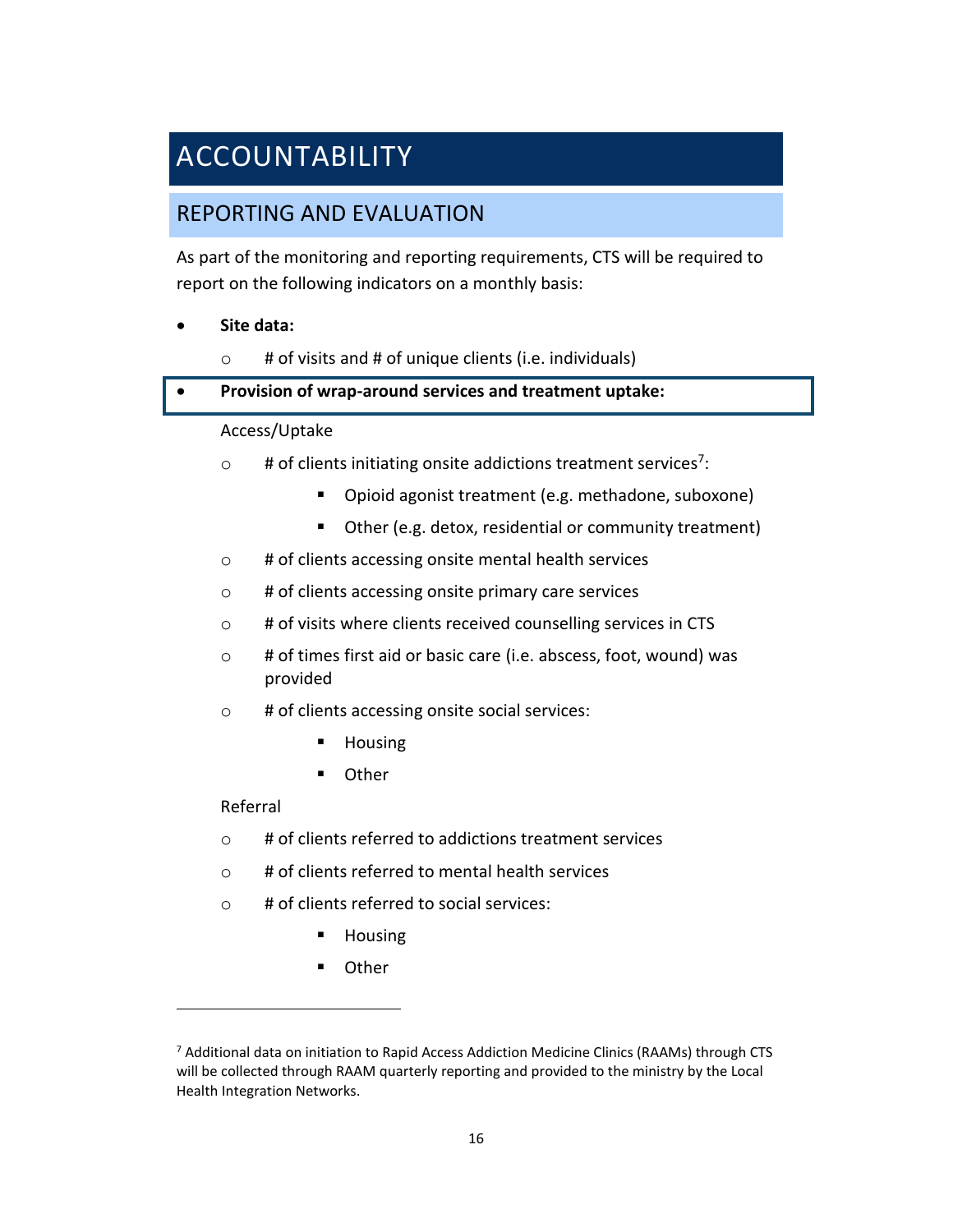### **Safety and security:**

- $\circ$  # of times security staff assisted with an incident in the CTS
- $\circ$  # of times security staff addressed a security event in the immediate perimeter of the CTS
- o # of times police were called to the CTS
- **Visits:** 
	- o Visits by time of day (morning, afternoon, evening, overnight)
	- o Visits by mode of consumption (injection, intranasal, oral)
	- o Where injection was peer-assisted (if applicable)
	- o Non-identifiable client demographics (male/female/other clients, clients under 25 years, clients 25 to 64 years, clients 65 and over)
	- o Drugs consumed by clients (as reported at intake)
- **Overdose events:** 
	- o # of overdoses
	- o # of overdoses treated solely with oxygen/rescue breathing and stimulation
	- o # of overdoses treated with naloxone
	- o # of doses of naloxone administered (for overdoses treated with naloxone)
	- $\circ$  # of deaths occurring in the CTS

#### **Emergency service calls:**

- o # of 911 calls related to an overdose:
	- # of clients transported to an emergency department related to an overdose
- o # of 911 calls for other reasons (by reason)
	- # of clients transported to an emergency department for other reasons (by reason)
- **Provision of basic care and education:** 
	- o # of visits where client received harm reduction education or information
	- o # of visits where needle exchange/syringe services were provided for non-CTS use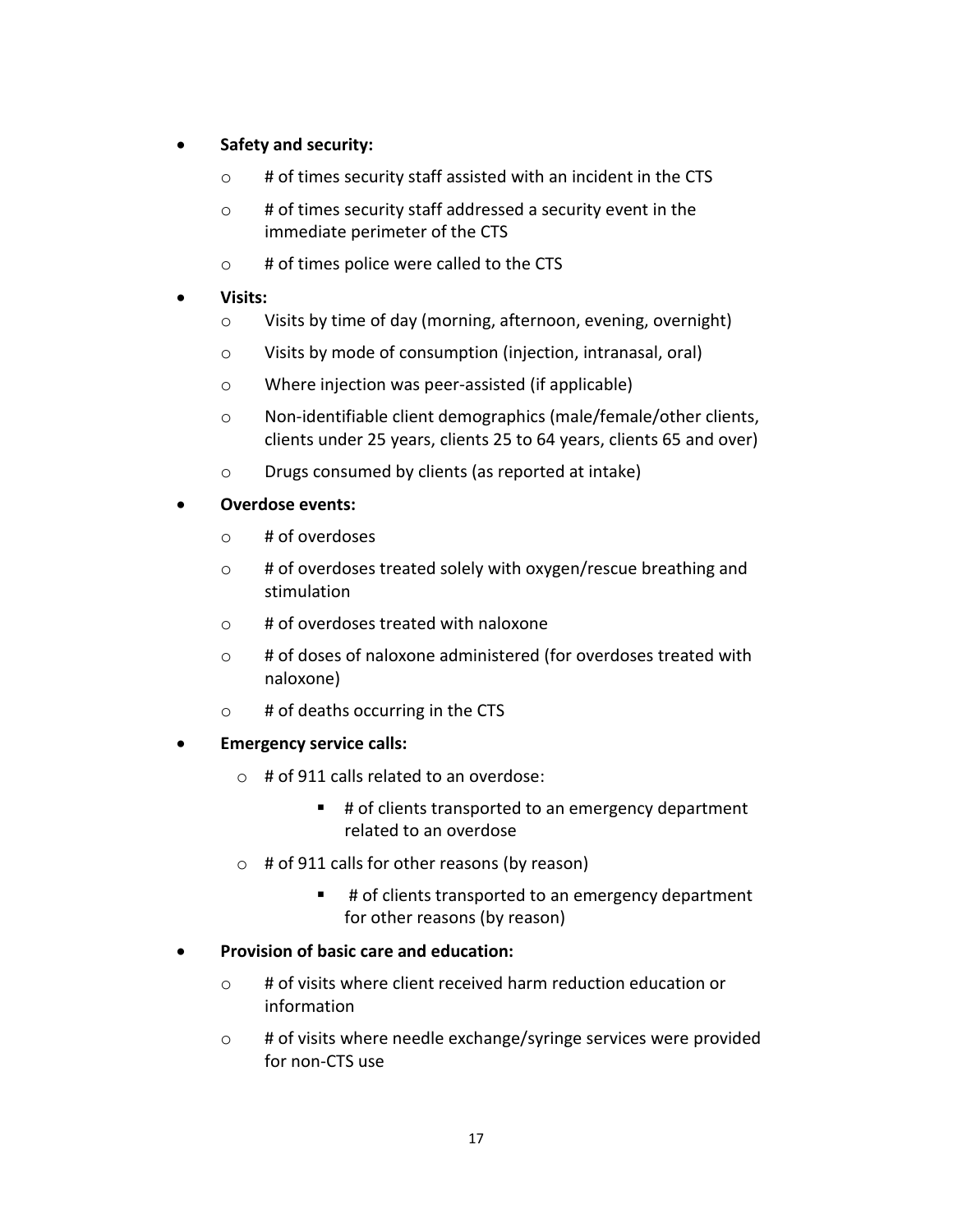- o Frequency of needle pick-ups in the surrounding area of the CTS
- o # of needles removed (i.e. picked up) in the surrounding area of the CTS
- **Community engagement and liaison:** 
	- o Description of community engagement and liaison efforts, including issues raised and how they have been mitigated
- **Other:** 
	- o Drug checking usage data, if applicable
	- o Additional comments (at discretion of CTS provider)

To ensure that the CTS programs are efficacious and are achieving provincial objectives, each CTS provider will need to complete an annual report, subject to the criteria provided by the ministry. The ministry will also complete an evaluation of all provincially funded CTS operations.

## <span id="page-18-0"></span>SAFETY AND SECURITY

CTS must have mechanisms (i.e. policies and procedures) around security, access, and removal of used harm reduction equipment. CTS will:

- Control CTS site access (only those intending to use the services will be allowed to enter the CTS);
- Discourage loitering outside the CTS;
- Ensure staff are trained on instances in which law enforcement should be contacted (i.e. substances left at a CTS);
- Ensure staff are trained on Infection Prevention and Control (IPAC) procedures including needle handling and disposal policy and/or procedures; and
- Comply with Health Canada rules related to possession, production, trafficking/sharing, and administering of substances within the CTS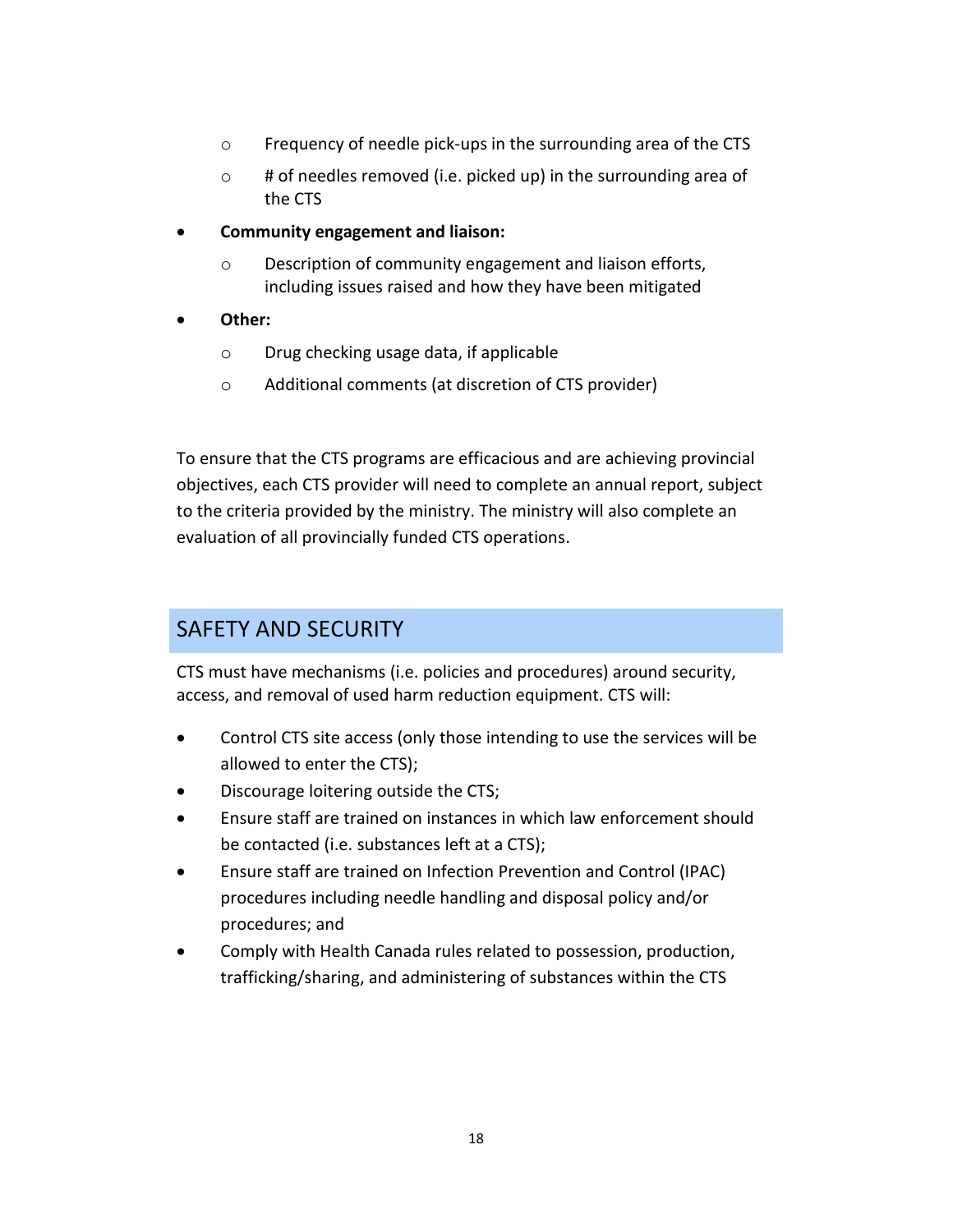## <span id="page-19-0"></span>ENFORCEMENT

The Ministry of Health and Long-Term Care, or any authorized representative, will inspect the organization's operations and compliance with CTS program requirements, which may include, but is not limited to: safety and security provisions, and frequency of needle removal/pick-ups.

The ministry or any authorized representative may also audit or review CTS documentation and reports to ensure compliance with other program requirements (i.e. onsite or defined pathways to addictions treatment, and wrap-around services).

A progressive enforcement approach will be used for any inspection or review.

CTS may also be subject to inspections by the Ministry of Labour and Health Canada.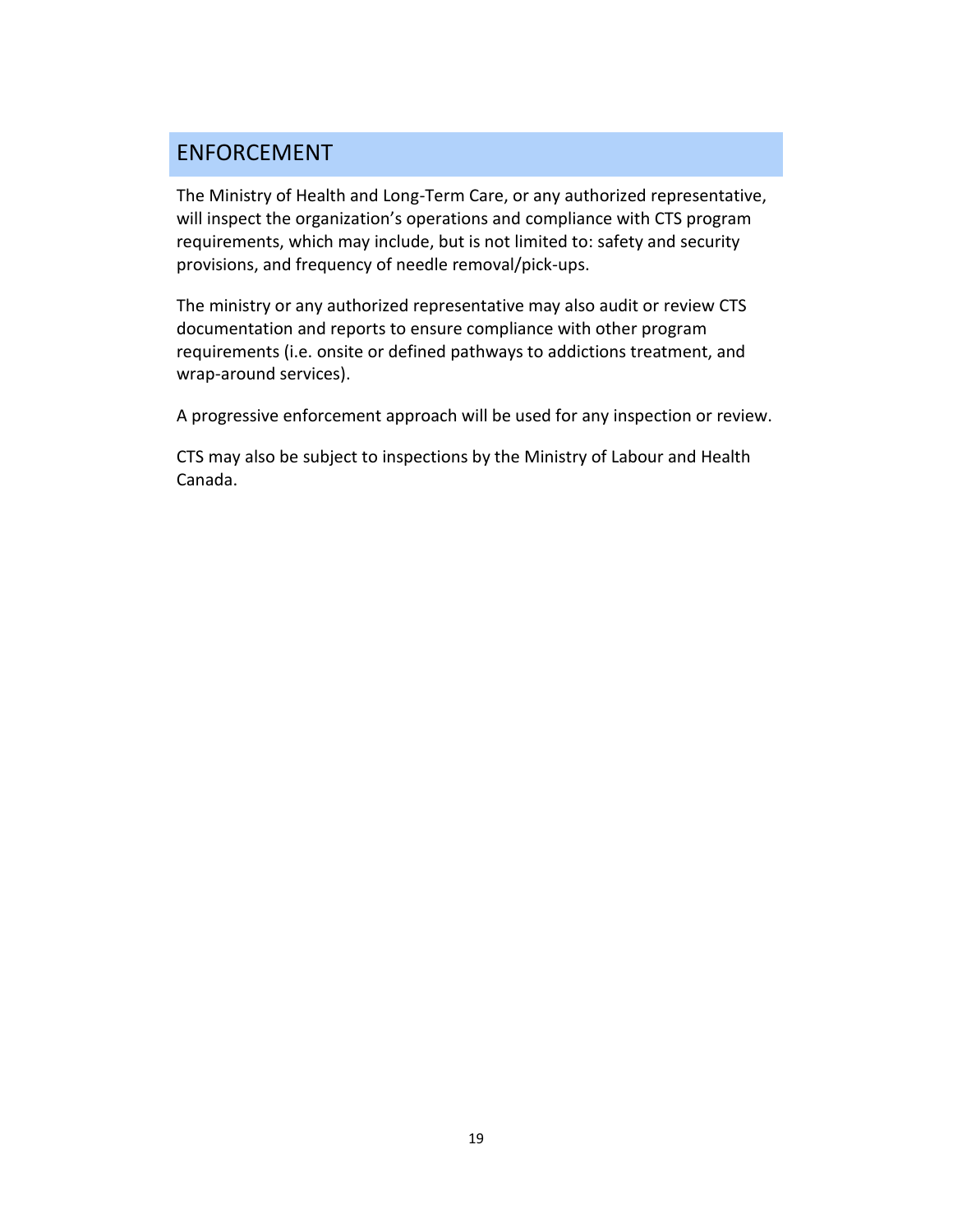## <span id="page-20-0"></span>SUBMITTING AN APPLICATION / REQUESTING INFORMATION

Completed Consumption and Treatment Service application forms and accompanying documents should be submitted to:

Addiction and Substances Policy and Programs Unit Health Improvement Policy and Programs Branch Population and Public Health Division Ministry of Health and Long-Term Care Email: [addictionandsubstances@ontario.ca](mailto:addictionandsubstances@ontario.ca) 

Questions about the application process may be forwarded to: [addictionandsubstances@ontario.ca](mailto:addictionandsubstances@ontario.ca)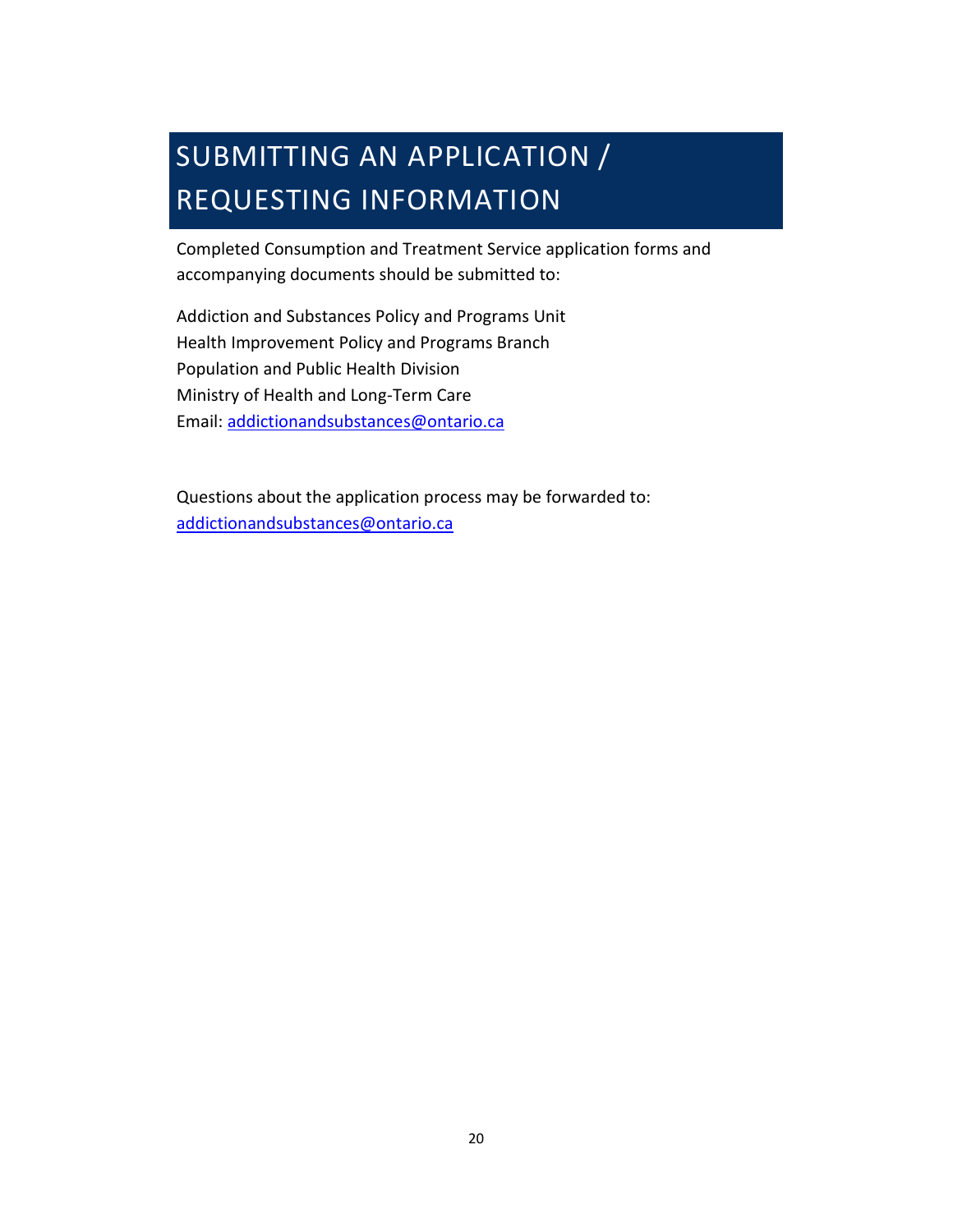## <span id="page-21-0"></span>APPENDIX A: CONSUMPTION AND TREATMENT SERVICE DESIGN STANDARDS

Below are room/space types and square foot sizing, based on international best practices for three to six consumption booths and potential operational models.

| Room Type                                | Description                                                                                    | <b>Size</b>        | <b>For Six</b><br><b>Booths</b> | <b>For Three</b><br><b>Booths</b>                                                                   |
|------------------------------------------|------------------------------------------------------------------------------------------------|--------------------|---------------------------------|-----------------------------------------------------------------------------------------------------|
| Consumption booth                        | Partitioned<br>desk/table with chair                                                           | 40sf per<br>person | 240sf                           | 120sf                                                                                               |
| <b>Assessment Room</b>                   | Accommodates<br>interviewer<br>workstation/chair<br>and client/chair (two<br>chairs if needed) | 100sf              | 100 <sub>sf</sub>               | 100 <sub>sf</sub>                                                                                   |
| Observation area                         | Workstations for<br>supervisor staff<br>(workstation and<br>chair)                             | 65sf               | 130sf                           | 65sf                                                                                                |
| Post-<br>consumption (aftercare)<br>area | Space for at least six<br>client chairs and one<br>small desk/chair for<br>supervisory staff   | 120 <sub>5</sub>   | 120sf                           | 100 <sub>sf</sub><br>(three to<br>four client<br>chairs and a<br>desk / chair<br>for<br>supervisor) |